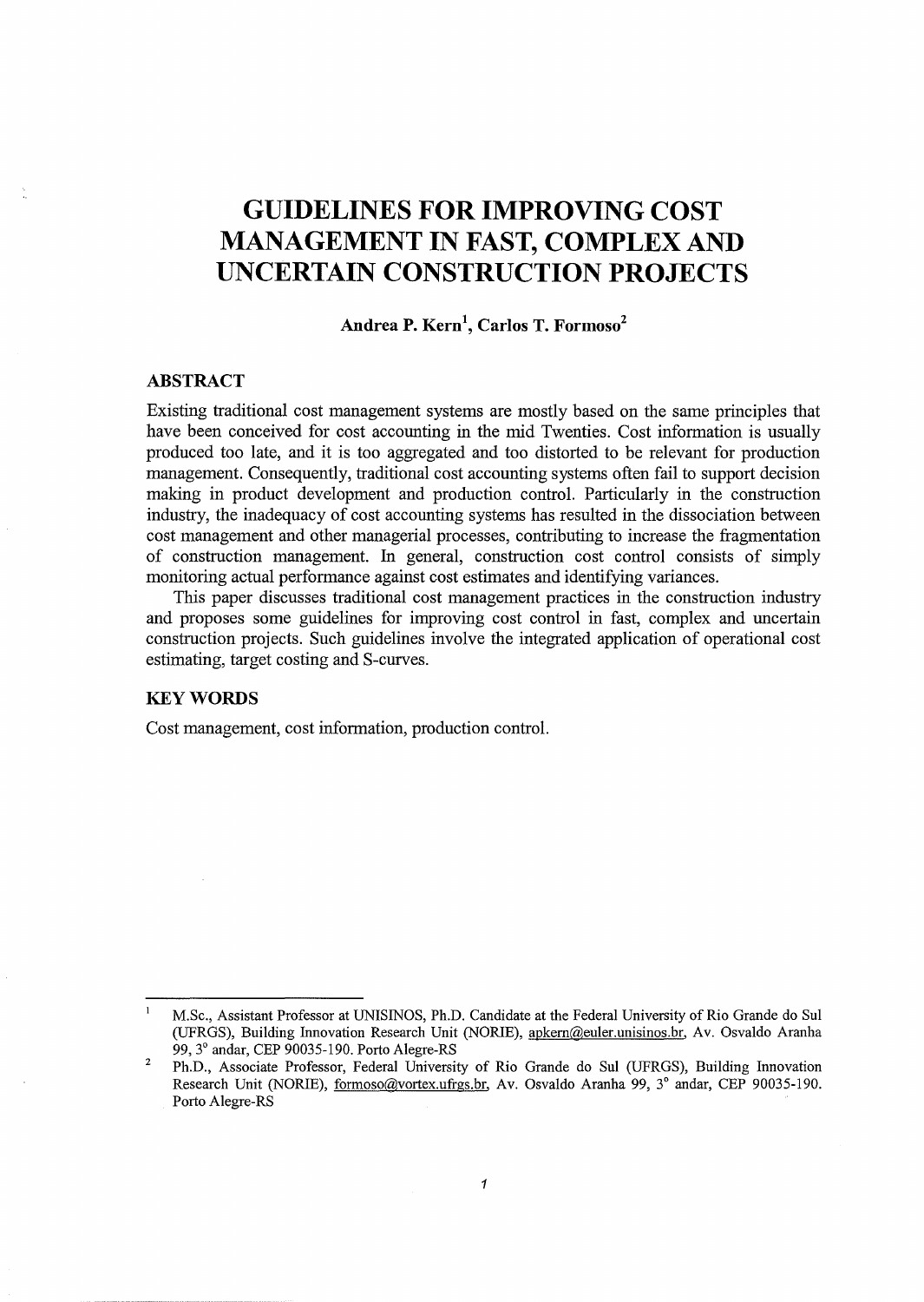#### **INTRODUCTION**

Despite the environmental, managerial and technological changes that have occurred in the last thirty years, the existing traditional cost management systems are very similar to the ones that have been used since the mid Twenties (Johnson & Kaplan, 1987). In the face of all those changes, traditional cost account information has become mostly irrelevant and even dangerous for managerial purposes (Ploss, 1990). According to Johnson & Kaplan (1987), traditional management accounting information tends to be too late, too aggregated and too distorted to be relevant for production planning and control.

The failings of the traditional management accounting systems have three important consequences. Firstly, such systems cannot provide accurate product cost. Costs are distributed to products in a simplistic and arbitrary way that usually does not represent the real demand imposed by each product on the company's resources (Johnson & Kaplan, 1987). Secondly, traditional management accounting systems fail to stimulate decisions that can affect the overall production result. Managers are sometimes encouraged to accomplish short-term goals by reducing expenses with training and investment, or even produce to stock. Although effective in short term, such decisions can seriously affect future results (Goldratt and Cox, 1992). Finally, the cost management information provided by the traditional systems is of little help to managers in their effort to improve production performance. The information provided is past-oriented and too aggregated to be useful in planning and control decisions, because these systems are developed mostly to satisfy fiscal and financial needs. The lack of transparency allied with the lack of timeliness prevents the traditional cost information to help in the identification and correction of production flow inefficiencies.

Particularly in the construction industry, the inadequacy of cost accounting systems has resulted in the dissociation between cost management and production management. In general, construction cost control consists basically of monitoring actual performance against cost estimates and identifying variances.

This paper discusses traditional cost management practices in the construction industry and describes the preliminary results of a research project that aims to improve cost management of construction projects, based on the adaptation of some operations management concepts, principles and techniques. Some initial guidelines are proposed, concerned with the integrated application of operational cost estimating, target costing and Scurves. It is focused on fast, complex and uncertain construction projects, which are very common in several segments of the construction industry.

# **TRADITIONAL COST MANAGEMENT PRACTICES IN THE CONSTRUCTION INDUSTRY**

A review of existing literature indicates that the main problems that account for the poor performance of traditional cost management systems are related to flaws in the cost estimating and cost control processes, inadequate information modeling, and the lack of integration of cost management and production management systems (Ostrenga *eta!., 1992;*  Barnes, 1977; Fine 1982). In addition, there is the fact that the measurements produced by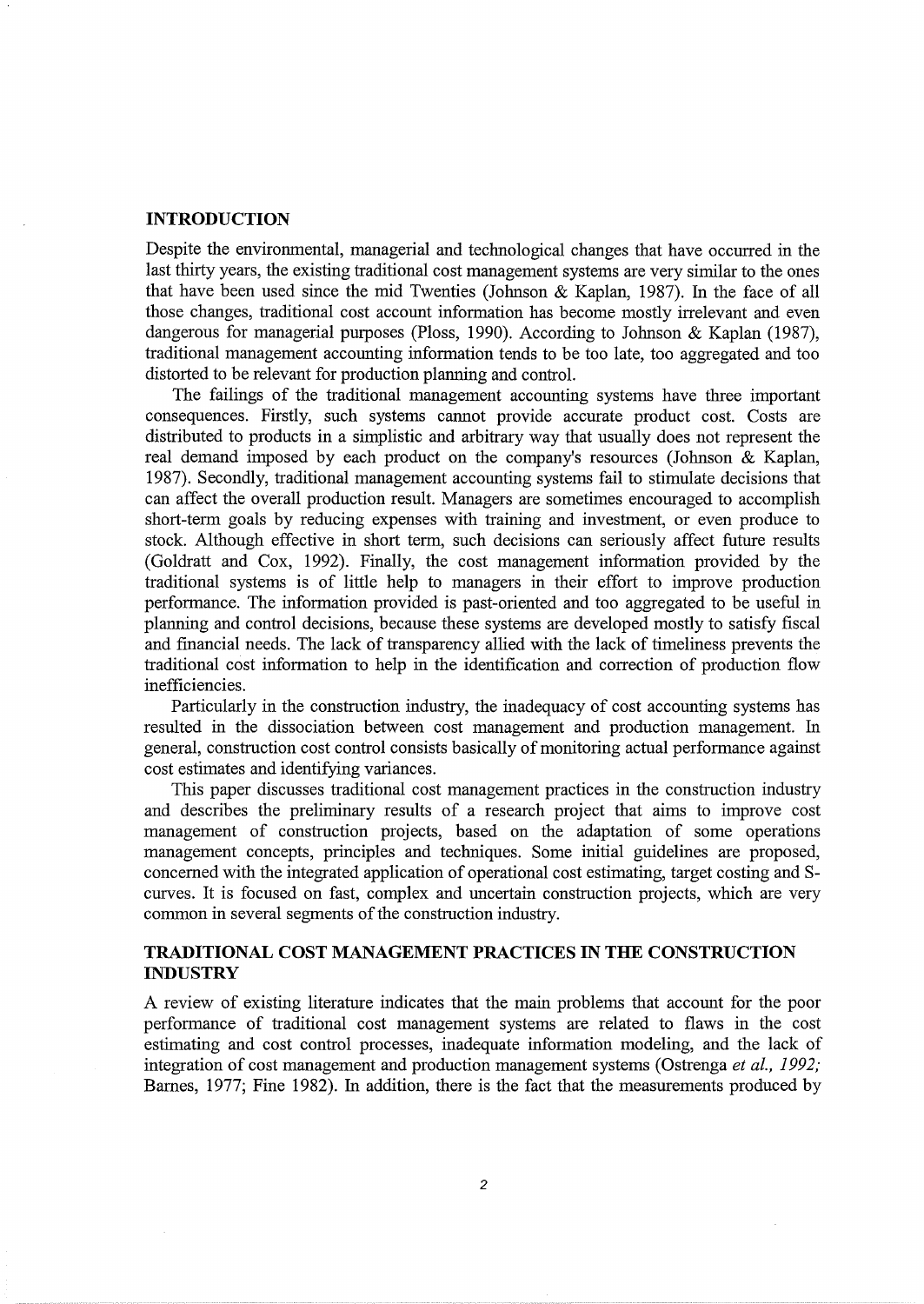traditional cost management systems are not linked to the goals set by the business *(i.e.*  quality, time, profitability).

Ostrenga *et a!.* (1992) argue that cost estimates, in general, are not reliable due to the oversimplifications made when costs are attributed to products and services. By contrast, traditional cost control processes are also criticized because they simply identify variances by monitoring actual performance against cost estimates. Cost projection is usually not taken into consideration (Barnes, 1977).

Moreover, cost information is made available too late, and is too aggregated and too distorted to be relevant for production planning and control. This traditional cost management approach has also been adopted in construction, typically emphasizing the production of external reports, and lacking managerial focus (Howell & Ballard, 1996).

The gap between the information made available by cost management systems and the goals set by the business makes project assessment in relation to strategic goals difficult. However, this kind of analysis is essential in order to reflect the real project dynamics and to signal situations requiring special attention (Ostrenga *et al.,* 1992).

According to Koskela (2000), in the construction industry, traditional management has been identified as ineffective mainly for the fact that it does not take into consideration the nature of the product and the production processes involved, due to the inadequacy of its conceptual base. From the traditional point of view, production is understood solely as the transformation (or conversion) of raw material into products. As a consequence, it is difficult to understand and deal with the peculiar characteristics of construction, such as the inherent uncertainty of this environment and the interdependence of its activities.

Unlike other industries, the product of the construction industry product is one-of-a-kind and most of the production takes place in a haphazard temporary environment, which is vulnerable to weather conditions. As a result, substantial changes may occur during product development and production processes and these pose a risk to the early estimates on which the business case is based (cost estimates, design, contracts, production planning).

Due to the unique characteristics of the product involved, specific information is necessary for each new project. This means that cost management models developed for industries in which processes are repetitive, cannot be easily adapted to construction projects.

Thus, uncertainty, variability, interdependence and complexity play a key role in the construction scenario and the challenge facing management practices is to eliminate or to reduce the impact of these features (Koskela, 2000). Moreover, the uncertainty related to the financial environment must also be considered due to the significant amount of capital required by construction projects (Barbosa and Pimentel, 2001 ).

## **COST MANAGEMENT IN CONSTRUCTION**

Horngren *et a!.* (1990) regards a cost management system is regarded as a framework for project cost information. According to Berliner and Brimson (1998), those systems consist of a set of principles, methods and tools whose main objectives are to estimate costs and to generate information in order to support different managerial decisions during the distinct phases of a project.

Horngren *et a!.* (1999) argue that cost management must not be isolated from other managerial functions, and should play a key role in the implementation of the company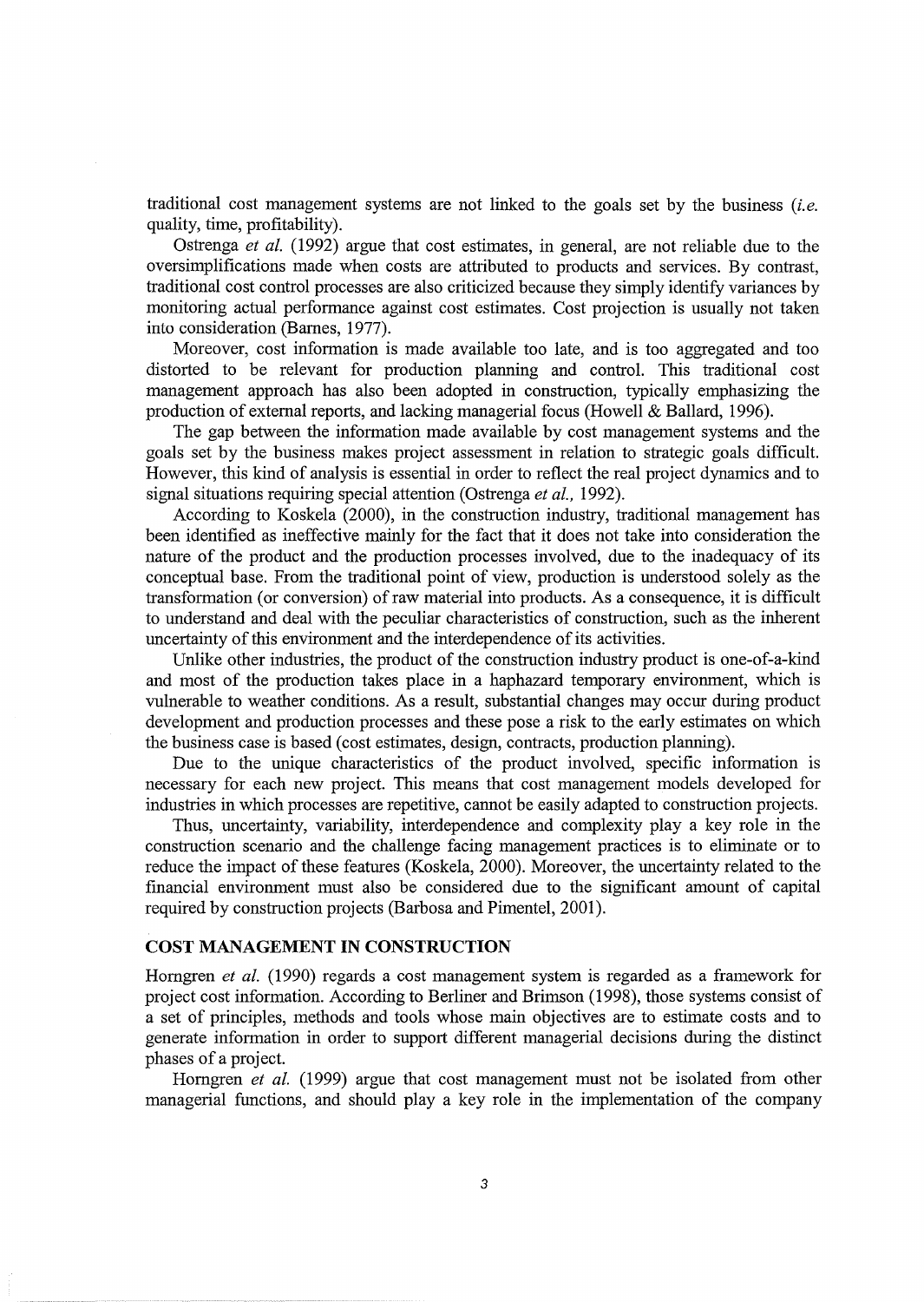strategies. In addition, as a consequence of the peculiarities of the construction environment, cost management systems must be dynamic, proactive and able to support different decisionmaking processes, as well as to protect the business from the hannful effects of uncertainty.

According to Kim (2002), particularly in the construction industry, cost management systems must include the processes required to ensure that the project is completed within the approved budget. These processes include cost estimating, cost control and cost projection.

In this study, cost management is considered to be a managerial process, which aims to generate information to support decision-making and to stimulate cost reduction, value improvement and continuous improvement in the organization. Cost management systems are understood as being composed of two main processes: cost estimating processes and cost planning and control processes, as presented below.

#### COST ESTIMATING PROCESS

The objective of a cost estimating process is to estimate the cost of products and processes involved in production. This requires a thorough understanding of the design, contracts and production in order to properly model the consumption of resources by transformation and flow (non-value adding) activities.

In construction, the cost estimating process usually starts by producing a budget, normally at the early phases of the project (CII, 1998). It is a very important cost document throughout the project and it is often part of the project main contract. This initial estimate also serves as a reference for production planning and control.

As project cost estimating is a very complex task due to the inherent uncertainty and variability of construction, the cost control process must provide feedback on the cost estimating process in order to improve the quality of the information available in the cost database that will be used in future cost estimating processes.

#### COST PLANNING AND CONTROL PROCESSES

After costs have been estimated, the financial performance must be planned and controlled during the production phase by means of a cycle composed by two sub-processes, cost planning and cost control.

Cost planning involves refining the initial cost estimate and generating a project cash flow, based on additional information that is generated along the project, such as the schedule of payments for the main material suppliers and subcontractors, which should be based on production plans. This sub-process may support decision-making in a proactive way, so as to increase the likelihood of achieving the business goals. Examples of such decisions are changes in production plans and contracts, establishment of new contracts, payment negotiations and financial investments.

In addition to cost estimating, this process relies heavily on feedback from the cost control process. Plans have to be changed whenever necessary and situations that need special attention must be highlighted.

The aim of the cost control sub-process is to monitor actual cost performance and identify improvement opportunities, which must be dealt by corrective actions. It should not be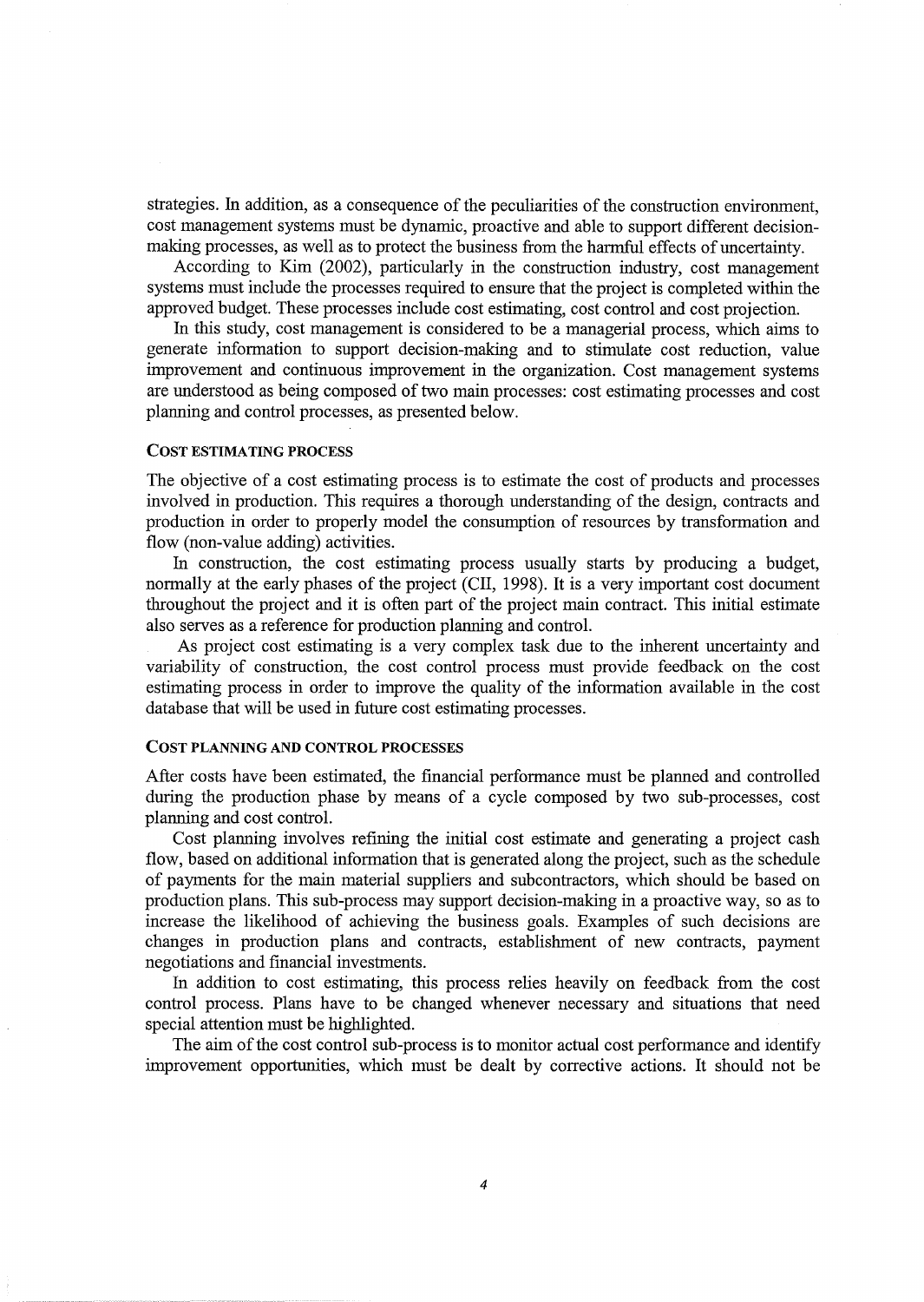limited to comparing current and estimated performance but be also focused on value generation.

#### COST MANAGEMENT PROCESSES

Figure 1 illustrates provides an overview of the proposed cost management processes. It indicates that that cost estimating processes uses information from existing cost databases, contracts, design and production plans. On the other hand the information generated by the cost management system supports the design and production planning and control process and should be used to update the cost database. Similarly to production planning and control, cost planning and control is a cyclical process. It uses information from the cost estimating and production control processes to provide feedback to the cost database that will be used in future projects. As contracts, designs and production planning and control are dynamic, cost management systems must assume a pro-active character and be flexible to absorb changes that may occur.



Figure 1 Cost management processes

# **A PROPOSAL FOR THE INTEGRATED APPLICATION OF COST MANAGEMENT TOOLS**

Due to the different processes and distinct objectives found in construction project cost management systems, it can be assumed that different management techniques and tools are necessary. This article suggests changes on the way construction costs are modeled, by introducing an operational approach to cost estimating. This approach aims to enable the cost planning process to properly assess the effects of changes in the production process in the final cost of the project. This kind of approach has already been proposed in previous studies, some of them carried out several decades ago (Skoyles, 1964; Reineck, 1986; Russel *et al.,*  1997), without much success. One of the propositions of this research study is that the use of more robust operations management concepts will provide the necessary support for this approach to become more effective, compared to those previous studies.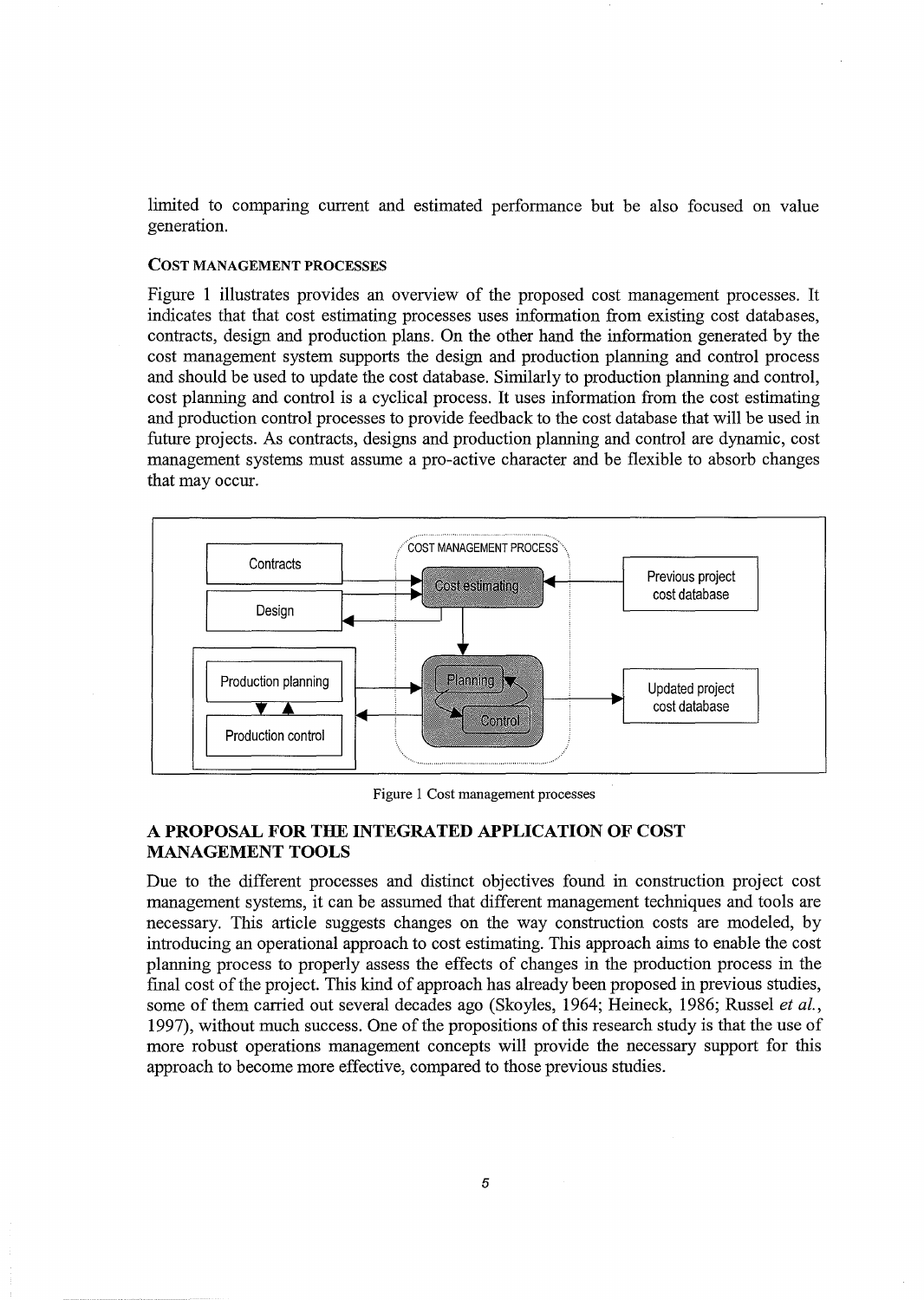This study also proposes the systematic application of target-costing (Cooper, 1995; Csillag, 1995; Maskell, 2003) with the aim of focusing the production planning and control on the business goals while guaranteeing satisfactory levels of performance, quality and profitability.

Finally, S curves are proposed as a both cost and production real time control tool. The S curve tool links several managerial processes, including production planning and control and cost estimating, since it expresses the cash flow projection according to current production plans and cost estimates (Kim and Ballard, 2001; Reineck, 1986; Neale and Neale, 1989; Stallworthy, 1980).

## AN OPERATIONAL VIEW OF COST ESTIMATING

Traditional cost estimates are strongly based on the transformation view of production, usually containing activities that are measured according to the quantification of finished elements, *e.g.* walls  $(m^2)$ , concrete  $(m^3)$ , windows (units), obtained from design drawings. This approach is strongly based on the standard cost method (Kaplan and Cooper, 1998). As a result of this perspective, flow activities tend to be neglected in cost control. Such activities do not add value to the product but have a high impact on the final cost of the product. Moreover, factors such as production complexity, team productivity and the learning effect are not usually taken into consideration by traditional cost estimating practices for the same reason.

Moreover, in the cost estimating process it is very important to consider the interaction between the duration of the production process and its cost (Kaka, 1991). This means that in addition to direct costs, the final cost of a project also depends on the uncertainty and the interferences to which the project is exposed (Turner, 1993).

This study proposes the simultaneous use of different cost modeling principles, according to the type of resource that is considered. For instance, the standard cost approach may be effective for estimating the cost of some materials, while the cost of labor requires the use of the concepts of operation and process proposed by Shingo (1996). Moreover, fixed costs depend to a great extent on the duration of some construction stages (Barnes, 1977). By keeping the nature of the production process into perspective during the estimating process, for instance, by making flow activities more explicit, it is expected that it will become easier to align production planning and control and cost estimating.

#### TARGET COSTING

Target costing is widely used as a cost management technique that supports the product development process in companies that claim to have a lean production system (Maskell and Baggaley, 2003). Its main objective consists of reducing the final cost of the product in order to obtain the expected profitability while ensuring satisfactory quality levels (Cooper, 1995).

According to Cooper (1995), target costing can be considered as a structured way of establishing the cost and quality that must be achieved in the development of a product in order to reach the desired profitability. Basically, it requires two main steps. Firstly, the target cost of the product has to be established by subtracting the product's desired profit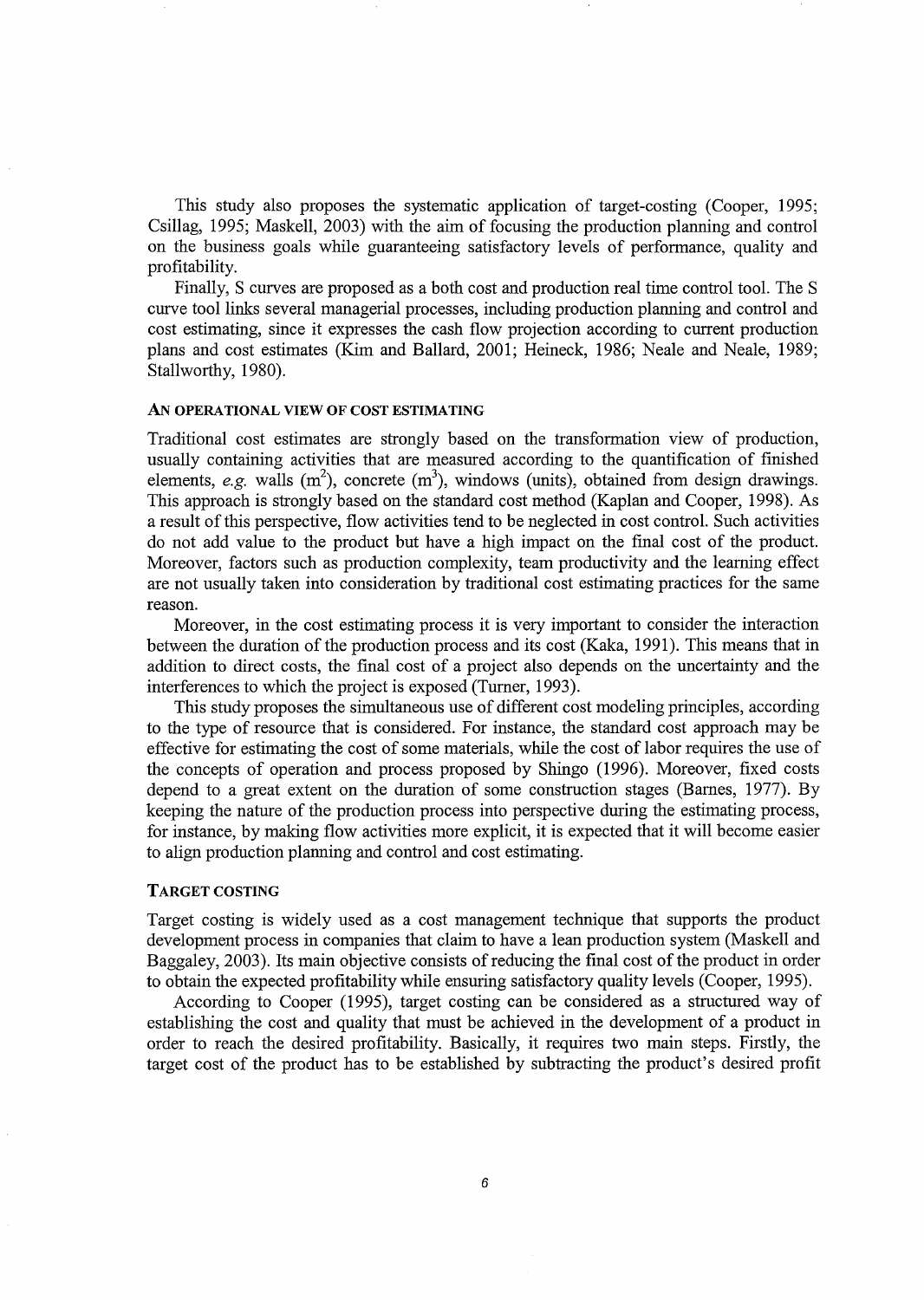margin from its expected selling price. Secondly, the target cost of the product is distributed to its components, materials or systems, depending on the technique chosen.

In this technique, cost is seen as an input and not as an outcome of the design process. By setting target costs based on market-driven selling prices, target costing transmits the cost pressure that is placed on the firm by the marketplace to everyone involved in the process of product design. As it includes this pressure, target costing focuses the creativity of the firm's product designers on developing products that satisfy customers and can be manufactured at their target cost (Cooper and Slagmulder, 1997). Although the emphasis of this technique is mostly in product development during the design process, the concept of reducing cost to ensure the expected profitability can also be applied during the production process, particularly by construction companies that are not in charged of product development as a whole, which is the case of the companies investigated in this study.

#### S CURVES

Cost control systems must necessarily be integrated to production control systems because of the interaction that exists between production duration and cost (Tucker, 1984; Navon, 1995). Moreover, due to the uncertainties of the construction environment, cost management must be dynamic, flexible and enable real time control, reflecting the impact of the changes that may occur in design, contracts and production in the final project cost (Peer, 1982; Navon, 1986).

In this respect, S curves can be seen as a project control tool that integrates production programming and cost (Kim and Ballard, 2001). According to Heineck (1989), they consist of the integration of cost estimating and production planning, being also named resource aggregation curves. Their main objective is to express the development of the consumption of resources during the production process (Heineck, 1989; Kim and Ballard, 2001). By using this tool, the progress of the project in terms of time and cost can be monitored, allowing users to visualize the cash flow of the project or even to perform cost forecasting (Neale and Neale, 1989; Stallworthy, 1980).

Although S curves do not solve problems concerning limitations in cost process estimates (Bazarra et al., 2000). Neale and Neale (1989) state that this tool can be helpful for construction companies since it shows the development of the project and the amount of capital needed in each period of the production phase according to cost estimating and production planning.

As they are easy to use, several simulations of different scenarios can be performed and visualized by managers. Thus, different economic and financial performance can be evaluated and analyzed, supporting decision-making during the production phase, and contributing for cost control systems to take on a proactive character.

# **INTEGRATED COST MANAGEMENT TOOLS AND TECHNIQUES IMPLEMENTATION GUIDELINES**

Some guidelines involving the integrated application of the techniques and tools suggested in this paper are presented bellow. Those guidelines are based on the results of three case studies undertaken in small sized construction companies from the South of Brazil. Two of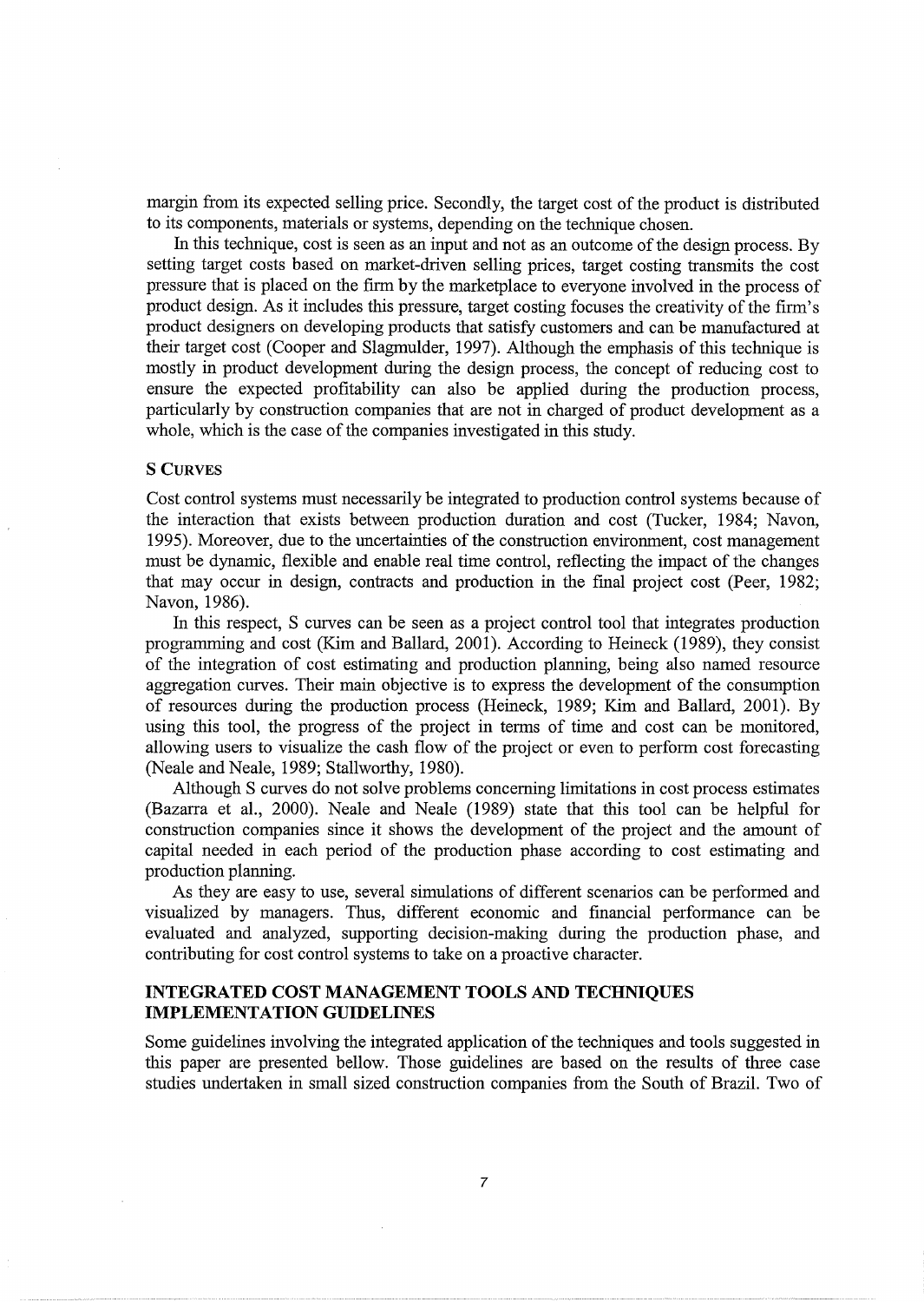the companies have been involved in low-cost housing, while the third company operates mostly in the industrial and commercial building market.

## COST ESTIMATING PROCESS

Regarding its objectives in a cost management system, cost estimating process requires:

- The introduction of an operational view of cost estimating requires the involvement of production management staff in the cost estimating process. In addition, it is also necessary to make available a wide range of information from previous projects, such as time related costs, cost of inventories, and contracts with suppliers.
- The information produced by this process must be clear and understood by all people involved, so that they are able to understand and use cost estimates and the targets that have been established for the project. This requires both graphical and numeric information.
- At the end of the project, cost estimates and the process itself must be assessed by the people involved with the objective of improving future estimating processes. This analysis include a reflection on the cost variances causes, such as, for instance inadequate cost database, uncertainties, estimating mistakes, and design changes.

#### PLANNING AND CONTROL COST PROCESS

The proposed guidelines for this process involve the use of both S curves and target costing, aiming to plan and control costs during the production phase of a project using short control cycles.

## **Planning** process

- The cost planning process should start before the beginning of the production phase and must be integrated with the cost control process until the end of the project.
- S curves should be produced from cost estimates and production plans, and be updated frequently, for instance every time a new look-ahead plan is produced.
- Several S curves must be produced for the same project, concerning different purposes: cost control, time control, target-costing, financial control. The level of detail may vary depending on the project and the focus of the cost control. In fact, For instance, project cost can be divided into different categories such as: direct and overheads costs; labor and material costs; committed and not committed costs; fixed, time related, quantity related and cost related costs. Some examples are shown in Figures 2, 3 and 4.
- Cash flow can be visualized and simulated by using S curves. Different scenarios can be simulated by changing payments and revenue dates, in order to improve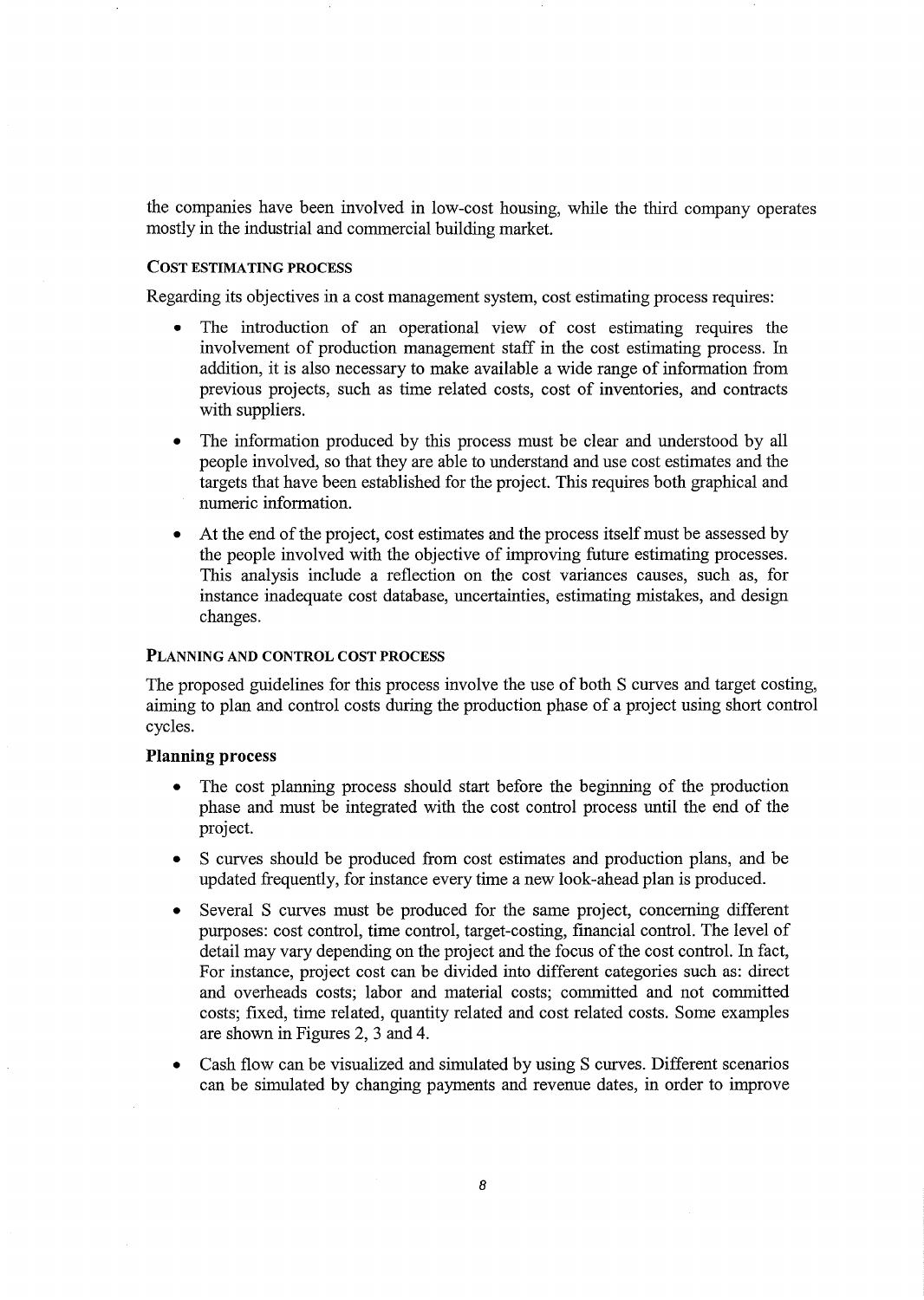the cash flow situation for the project. Thus, S curves can support the negotiation of contracts with suppliers in terms of payments, prices or even for production planning changes, if necessary.

# Control process

- The control process must be integrated to production planning and control process, and be undertaken in real time.
- The necessary information to compare the actual cost to the planned cost must be available from different departments (or sectors) of the company, including material supply and finance.
- Production planning changes that may impact project costs must be taken into consideration in a proactive way, rather than reactive.
- When the actual project cost is higher than the planned cost, threatening the business profitability, target-costing can be used for lowering production costs to the desired level. This tool may encourage people to be creative in finding new solutions concerning product design, production process and technology, and arrangements with sub-contractors.
- Due to the fact that cost planning and control process is strongly linked with production planning and control, production managers must be in charged of ("own") both processes. They must create a cost management environment, involving people from other departments or sectors, and making indicators and S curves available and visible for everyone.
- Considering the large number of different resources involved in a construction project, more attention should be given to the higher cost resources compared to the lower cost ones. A Pareto diagram is useful for selecting those resources that will be controlled at a more detailed level.

## EXAMPLE OF AN INTEGRATED USE OF TOOL AND TECHNIQUES PROPOSED

Table 1 shows an extract of a cost plan, in which an operational view to cost estimating was introduced to some extent. Costs were divided into labor and material cost, and distributed along the project duration according to payments dates, based on contracts and agreements with suppliers.

| Production planning activities      | Activities cost estimates |               | Target     | January    |               | February   |               |
|-------------------------------------|---------------------------|---------------|------------|------------|---------------|------------|---------------|
|                                     | Labor cost                | Material cost | Cost       | Labor cost | Material cost | Labor cost | Material cost |
| Pile marking                        | 30.000.000                | 9.360.000     | 12.000.000 | 3.000.000  | 9.360.000     |            | 5.078.000     |
| Formwork foundation beam production | 500.000                   |               |            | 500.000    |               |            |               |
| Formwork foundation beam assembly   | 500.000                   |               |            | 500.000    |               |            |               |
| Steel reinforcement preparation     | 600.000                   | 3.633.320     | 4.000.000  | 600.000    | 3.633.320     |            |               |
| Steel reinforcement assembly        | 600.000                   |               |            | 600.000    |               |            |               |
| Foundation beam concrete            | 600.000                   | 3.164.000     |            | 600.000    | 3.164.000     |            |               |
| Beam formwork removal               | 200.000                   |               |            | 200.000    |               |            |               |
| Plumbing kit assembly               | 600.000                   | 3.055.000     |            | 600.000    | 3.055.000     |            |               |
| Internal landfill                   | 300.000                   |               |            | 300.000    |               |            |               |

Table  $1 - An$  example of cost plan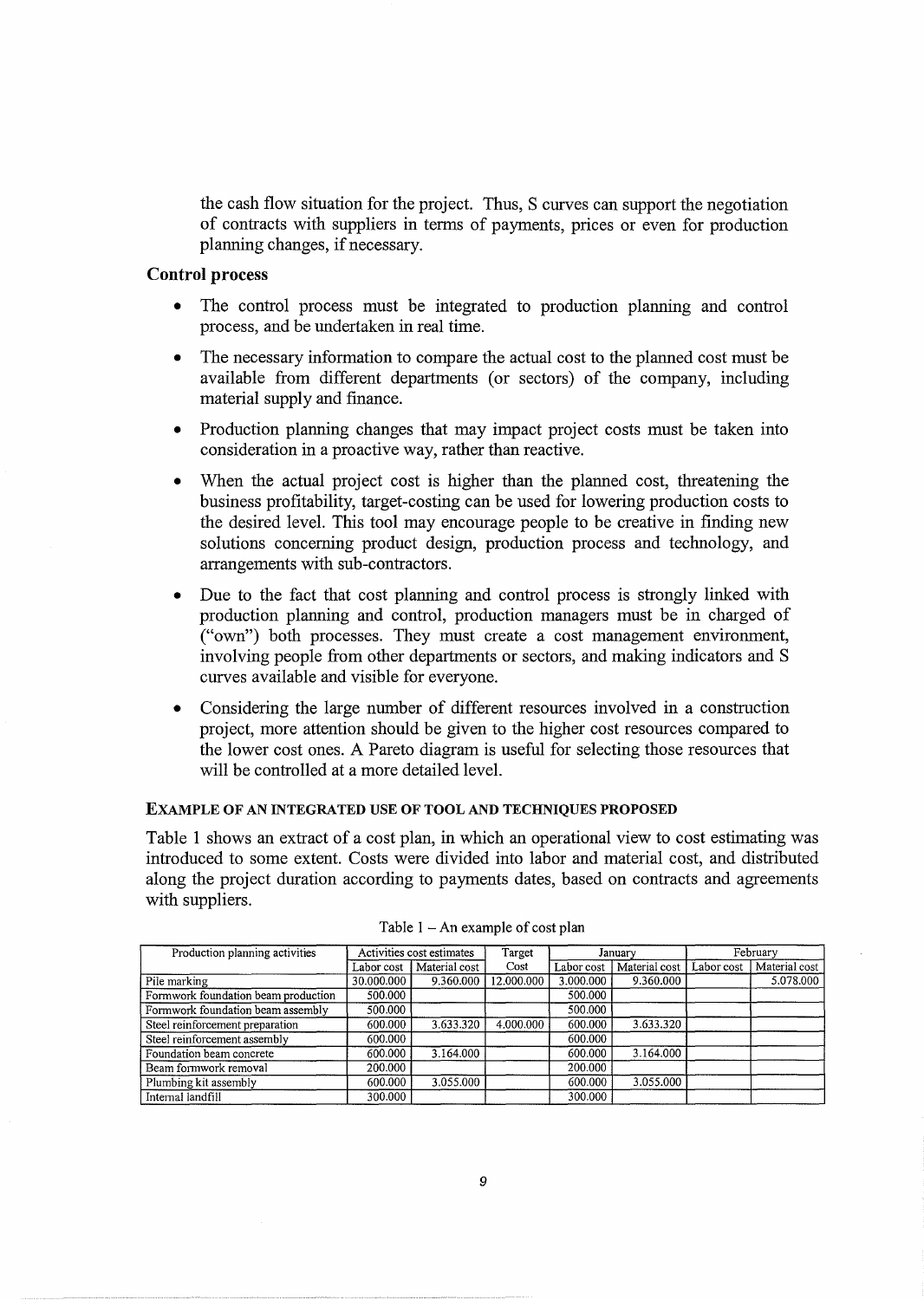| Concrete slab           | .500.000  |           | .200.000  | .500.000 |           |             |
|-------------------------|-----------|-----------|-----------|----------|-----------|-------------|
| Ground floor brick wall | 3.600.000 | 4.116.280 | 7.000.000 |          | 3.600.000 | 4.116.280   |
| Precast slab assembly   | .800.000  | .168.900  |           |          |           | l.168.900 l |
| Electrical pipes        | .200.000  | 247.000   | .200.000  |          |           | 247.000     |
| Slab reinforcement      | 300.000   | 998.850   |           |          |           | 998.850     |

Target-costing was also applied in that project, but only for the building systems that had a higher potential of cost reduction, i.e. foundation, steel reinforcement, plumbing, concrete slab and brick-wall (Table 1). Figure 2 shows an example of S curves, representing costs and revenues, according to cost estimates, production plans and payment dates.



Figure 2- An example of initial project S Curves

Figure 3 shows updated S curves, based on due to changes that were introduced in the production process, in order to improve the cash flow situation. In these examples, costs are considered as a whole, and compared against the expected project revenue.



Figure  $3 - An$  example of updated project S curves

Figure 4 shows of S curves developed in another construction firm. In this example, costs are divided in "committed" and "not committed", and than compared to the revenue.\_The comparison between the expected cost and revenue with the actual cost and revenue are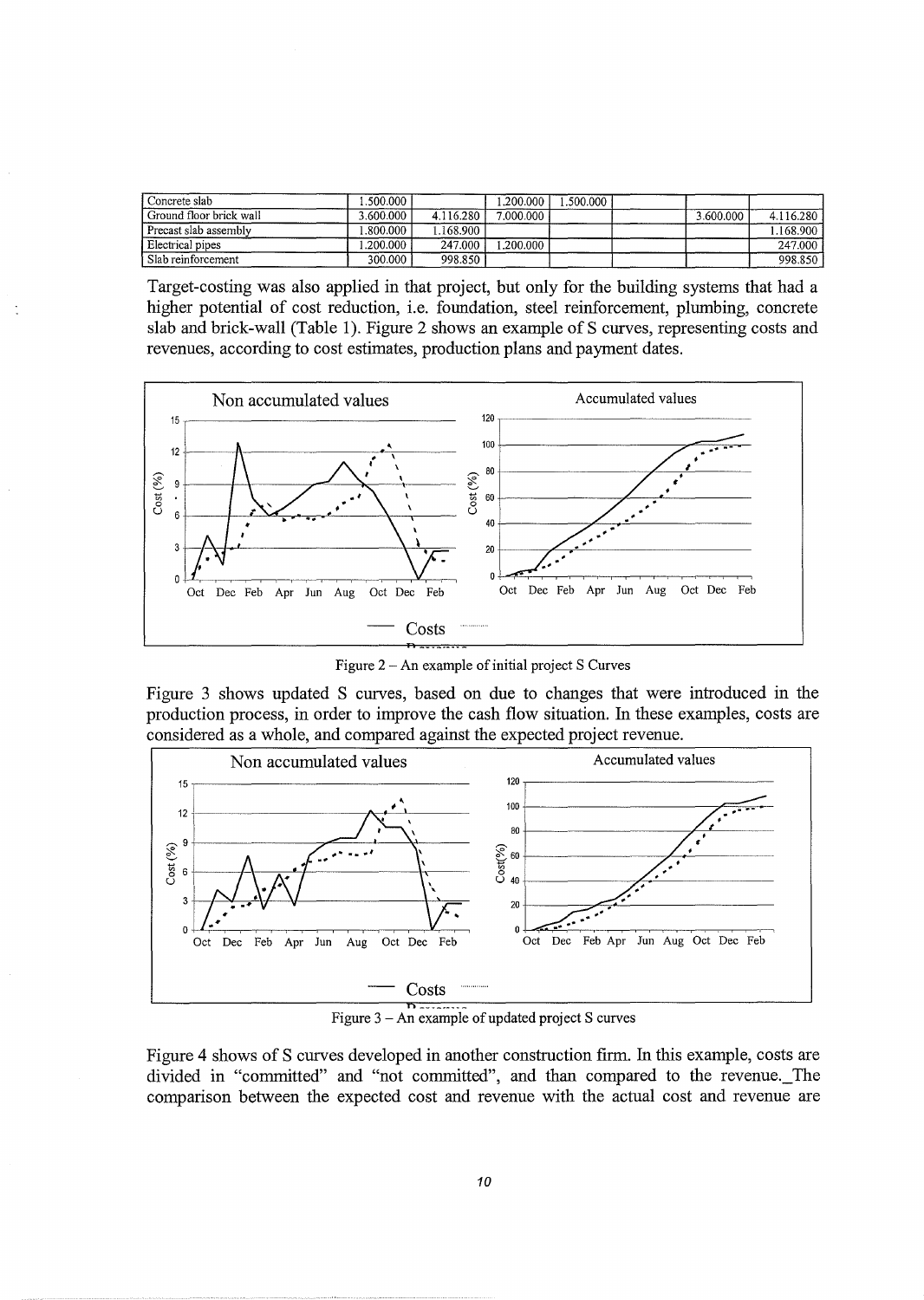

shown in the same picture, using accumulated values. A table with the numeric values is also presented since it made easier for the managers to make decisions.

Figure 4 - An example of S curves showing expected and actual cost and revenue of a project

As shown in Figure 4, the way this company is using S curves allows managers to compare the expected and actual costs and project revenue. Also this tool makes them able to see the amount of resources that are not committed, indicating the items for which it is still possible to negotiate price and payment forms with suppliers. In both firms, S curves are controlled and updated in real time, strongly based on the production control, under the close supervision of the production manager.

## **CONCLUSIONS**

This paper briefly discusses traditional cost management systems used in construction. Based on existing bibliography, the main factors that account for the poor performance of these systems were depicted. It is argued that traditional management has been identified as ineffective mainly for the fact that it does not take into consideration the nature of both the product and the production processes involved, due to the conceptual base on which these are founded.

Thus, an integrated application of operational cost estimating, S curves and target costing has been outlined, aiming to improve cost management in construction. By using this set of tools, it is expected that cost management will become more proactive, and able to deal with the dynamic, uncertain and complex construction environment that exist in many projects. This approach is also expected to encourage people from different departments to get involved in cost management. Due to the unique character of each project, the way in which this set of tool is used may vary considerably.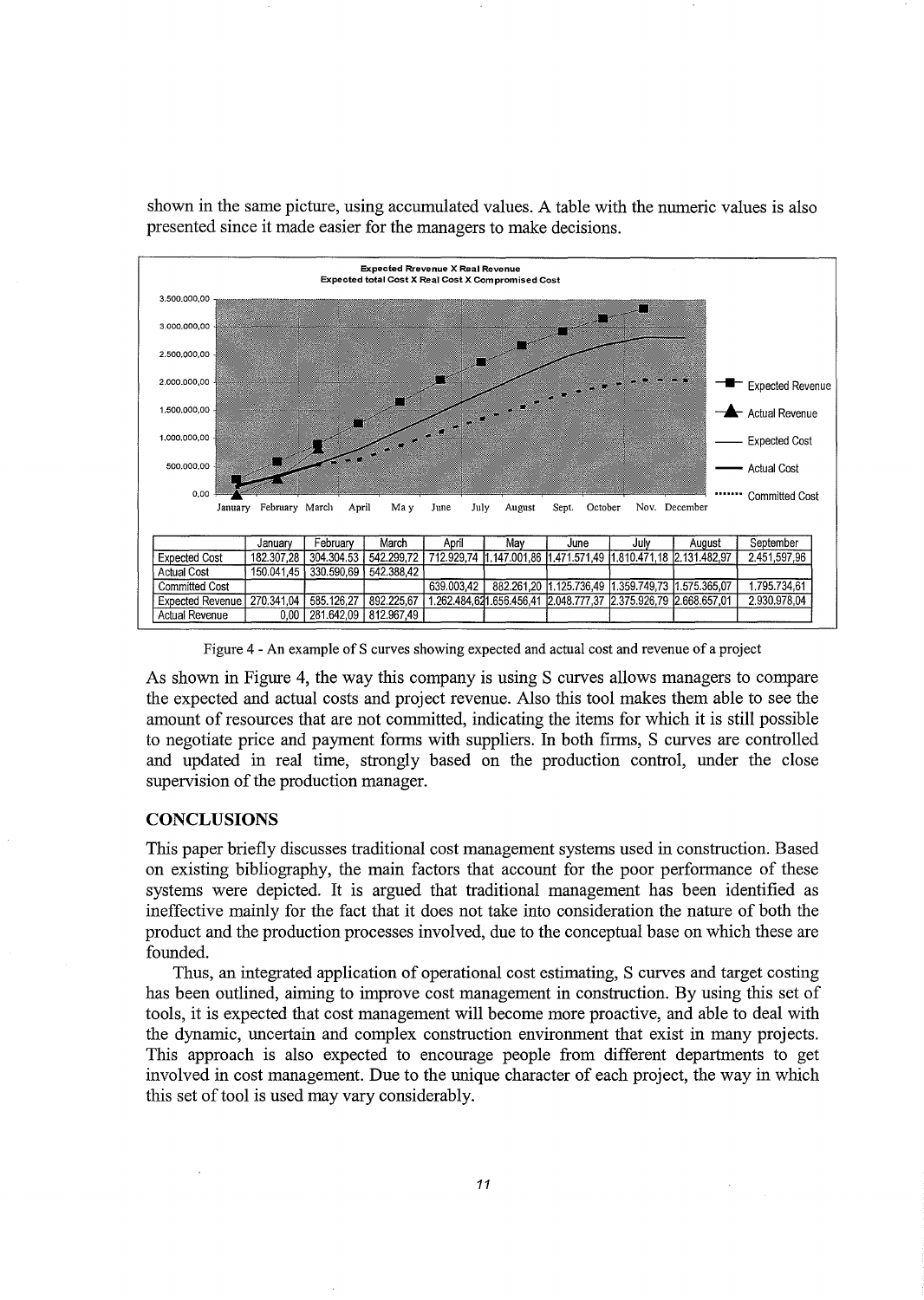Besides the utility of the information that is produced, the implementation of these tools can also benefit production management by increasing process transparency, revealing some problems related to the firms organization. The main obstacles to their implementation id the inadequacy of the existing cost database and the ineffective flow of information between different sectors of the company.

Finally, it must be emphasized that cost management ought to be understood as a process, and its implementation requires learning, involvement and commitment from people. Thus, an appropriated management environment is necessary, in which everyone should be working as a team.

#### **ACKNOWLEDGEMENTS**

The authors thank FINEP - *Financiadora de Estudos e Projetos* and UNISINOS - *Universidade do Vale do Rio dos Sinos* for sponsoring this research study.

## **REFERENCES**

- Barbosa, P.S.F, Pimentel, P.R. A linear programming model for cash flow management in the Brazilian construction industry. *Construction Management and Economics,* v. 19, 2001.
- Barnes, N.M. Cost modeling an integrated approach to planning and cost control. *Engineering and Process Economics.* n. 2, p 24-51, 1977.
- Berliner, C.; Brimson, J. *Cost management for today* 's *advanced manufacturing.* Boston: Harvard Business School, 1998.
- Berny, J. *et alli*. Project management control using growth curve models applied to budging, monitoring and forecasting within the construction industry. *Fifth International Symposium "The Organization and Management of Construction",* CIB, Working Comission W65, London, U.K.,  $7-10^{th}$  sept. 1987.
- CII Construction Industry Institute. *Improving early estimates best practice guide.*  Construction Industry Institute, Implementation resource n. 131. September, 1998.
- Cooper, R. *When lean enterprise collide competing through confrontation.* Harvard Business School Press. Boston, Massachussets, 1995.
- Cooper, R; Slagrnulder, R. *Target costing and value engineering.* Productivity Press, Montvale, New Jersey, 1997...
- Csillag, J.M. *Análise de valor* (Value analysis). São Paulo, Atlas, 4<sup>th</sup> Ed., 1995.
- Fine, B. The control of site costs. *Construction projects their financial policy and control.*  Harlow, Construction Press, 1982.
- Formoso, C.T. *The new operations management paradigm*. White Paper. NORIE/UFRGS, 2000.
- Goldratt, E.M.; Cox, J.F. *The goal: a process of ongoing improvement.* Great Barrington: North River, 1992.
- Heineck, L.F.M. *Orçamento e programação de custos na indústria da construção civil.* UFRGS, 1986.
- Horgren, C.T; Foster, G.; Sikant, M.D. *Cost accounting: a managerial emphasis*. 7<sup>th</sup> ed. Englewood: Prentice-Hall, 1990. 964p.